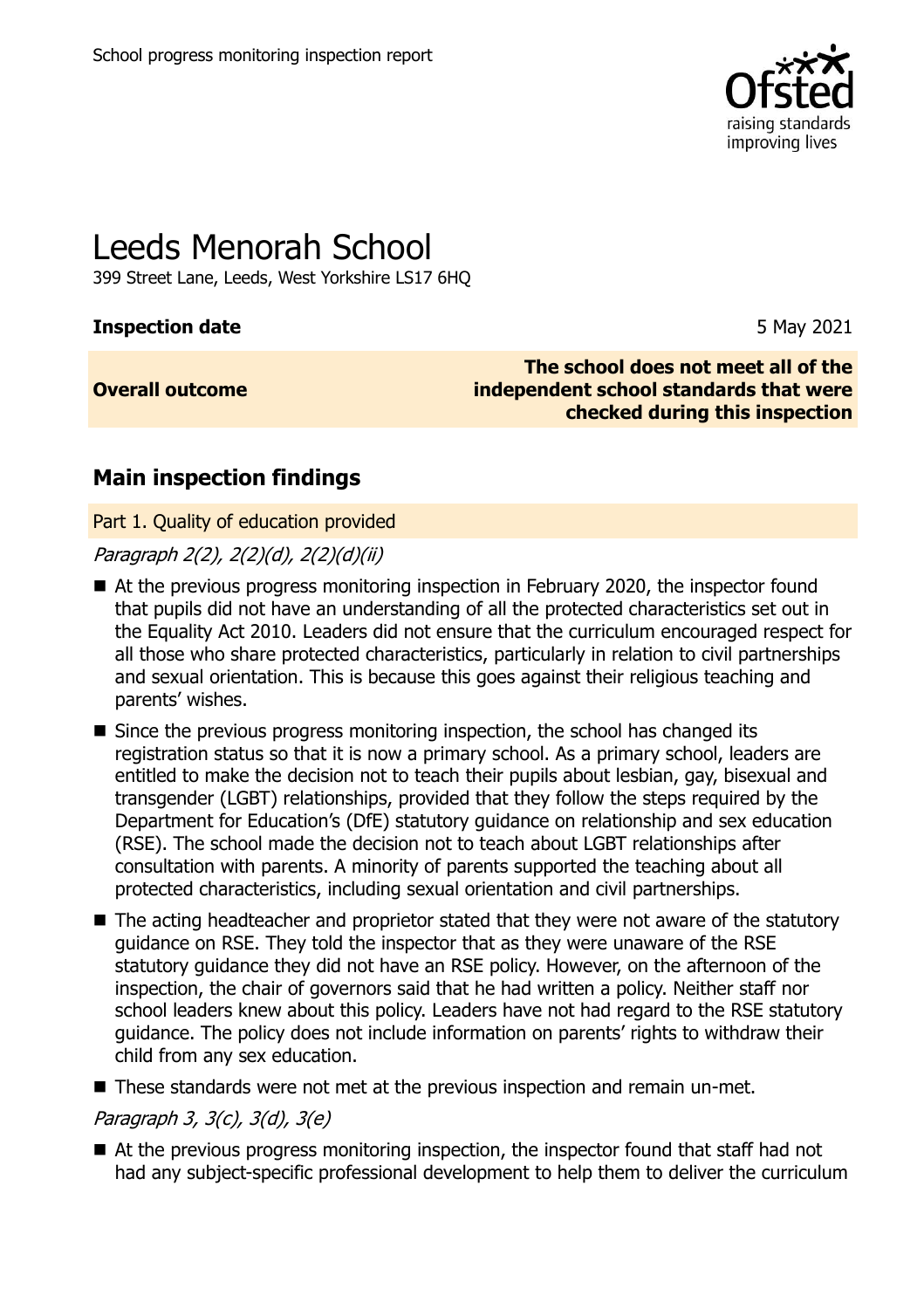

effectively. Early years teachers had not had training to deliver the school's phonics programme. Leaders were not monitoring the quality of teaching effectively.

- Some staff have had some training since the previous inspection. The acting headteacher has attended some science and reading training. The early years leader has attended phonics training. No other staff in the early years have received phonics training. Four members of staff are currently doing teacher training courses. However, there has been no specific professional development for other curriculum subjects.
- Teachers still do not have a good understanding of the aptitudes, needs and prior attainment of pupils. Consequently, these are not taken into account well enough in the planning of lessons. Leaders' lesson visit notes still focus more on pupils' attitudes and the activities in lessons, rather than on the extent to which teaching supports pupils to learn the content of the school's curriculum.

■ These standards were not met at the previous inspection and remain un-met.

### Paragraph 3(j)

- Boys are taught about Jewish criminal and civil law. Girls are not. Leaders said this is because the subject will help the boys and is 'less relevant' to the girls, as the boys will need this for their higher education. Leaders could not provide evidence that girls had been offered access to these classes. Although relatively small in scale, this separation by sex appears to be in breach of the Equality Act 2010. Staff say that, although this is not a written policy, boys and girls are expected to sit separately in lessons.
- $\blacksquare$  This standard was met at the previous inspection and is now not met.

### Part 2. Spiritual, moral, social and cultural development of pupils

### Paragraph 5, 5(b), 5(b)(vi)

- At the previous inspection, leaders had made the decision not to raise awareness with pupils about all of the protected characteristics. This is still the case.
- Leaders have made the decision not to raise pupils' awareness of all of the protected characteristics after consultation with parents. Leaders have decided not to teach about LGBT relationships in an age-appropriate way. Although this is now permitted under the new statutory guidance, the acting headteacher and proprietor were unaware of the RSE statutory guidance and had not read this. Although the chair of governors stated that he had written a relationship education policy, staff were unaware of this and had not seen the policy. Leaders have not had regard to the RSE statutory guidance. Because of this, these standards are not met.
- These standards were not met at the previous inspection and remain un-met.

### Part 3. Welfare, health and safety of pupils

### Paragraph 7, 7(a), 7(b)

- At the previous progress monitoring inspection, the arrangements for safeguarding remained ineffective. This is still the case. Leaders have not addressed weak safeguarding practice with a sense of urgency. Serious concerns about safeguarding and the health and safety of pupils remain.
- Governors have ensured that most staff have done some safeguarding training since the last inspection. Despite this, worrying gaps remain in the knowledge and understanding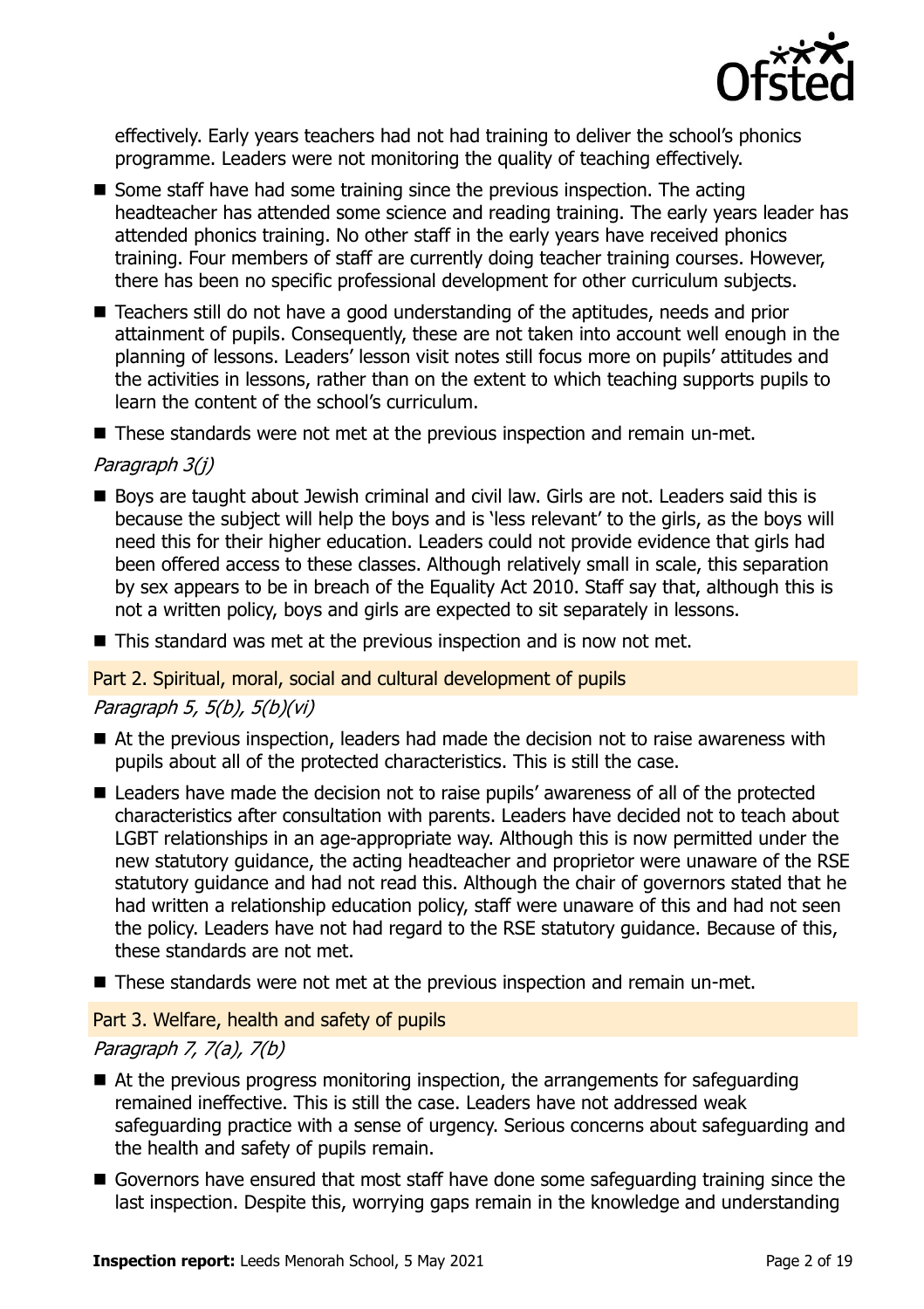

of both staff and leaders. The designated safeguarding leader (DSL), who is also currently the acting headteacher, and the proprietor still do not have a good understanding of the statutory safeguarding and welfare requirements for children in the early years foundation stage. The DSL does not keep up to date with safeguarding guidance from the DfE.

- The school's safeguarding policy is available to parents on the school's website. The school's safeguarding policy does not reflect the reality of safeguarding practice at the school. For instance, the policy refers to training that staff have not had. There is a section in the school's policy about allegations against staff. However, the school's policy does not make explicit reference to the list of all situations when the allegations process should be followed, as made clear in the DfE's statutory guidance 'Keeping children safe in education (2020)'.
- The inspector had concerns that the DSL does not appear to be alert to the risk that safeguarding concerns can arise in any school at any time. The DSL was unsure if the school had an internet filtering system. The DSL should be aware of the school's internet filtering system and how this is being monitored.
- Some aspects of the school site are unsafe. Leaders have identified that a bike shed was unsafe and that there was a risk of the roof collapsing. However, they have not taken steps to make this safe. Pupils have access to this play area. Similar weaknesses in checks of the playground area were found at the last inspection.
- The school's safer recruitment procedures are still not robust. Too much responsibility is delegated to the office administrator without any oversight from school leaders. Leaders have not arranged for any training for the member of staff responsible for the single central register, despite this being raised at the last inspection. Gaps remain in leaders' knowledge about the statutory checks required on staff before they are appointed. For instance, leaders were unaware of the updated guidance regarding overseas checks on staff. Previous guidance on overseas checks has not been adhered to, such as European Economic Area checks. There is a lack of understanding about the safer recruitment requirements, as set out in the DfE statutory guidance 'Keeping children safe in education (2020)'. Leaders do not keep up to date with changes to this statutory guidance.
- The school has installed CCTV since the last inspection. This has not been registered with the appropriate authority. The chair of governors began the registration process during the inspection. The school's CCTV policy does not make clear the safeguarding procedures and protocols in relation to access to images by the organisation which installed the CCTV.
- Interview notes do not show that candidates for employment are asked safeguarding questions when they are interviewed.
- Leaders now inform the local authority when a pupil is removed from the school roll. However, this is done several months after a pupil has left, instead of as soon as they are removed from the school's roll. Since the previous inspection, leaders have informed the local authority of all the pupils taken off the school's roll, but only those who left the roll from 2018 onwards. The inspector was informed that this is because previous records cannot be found. The school still does not provide the local authority with all the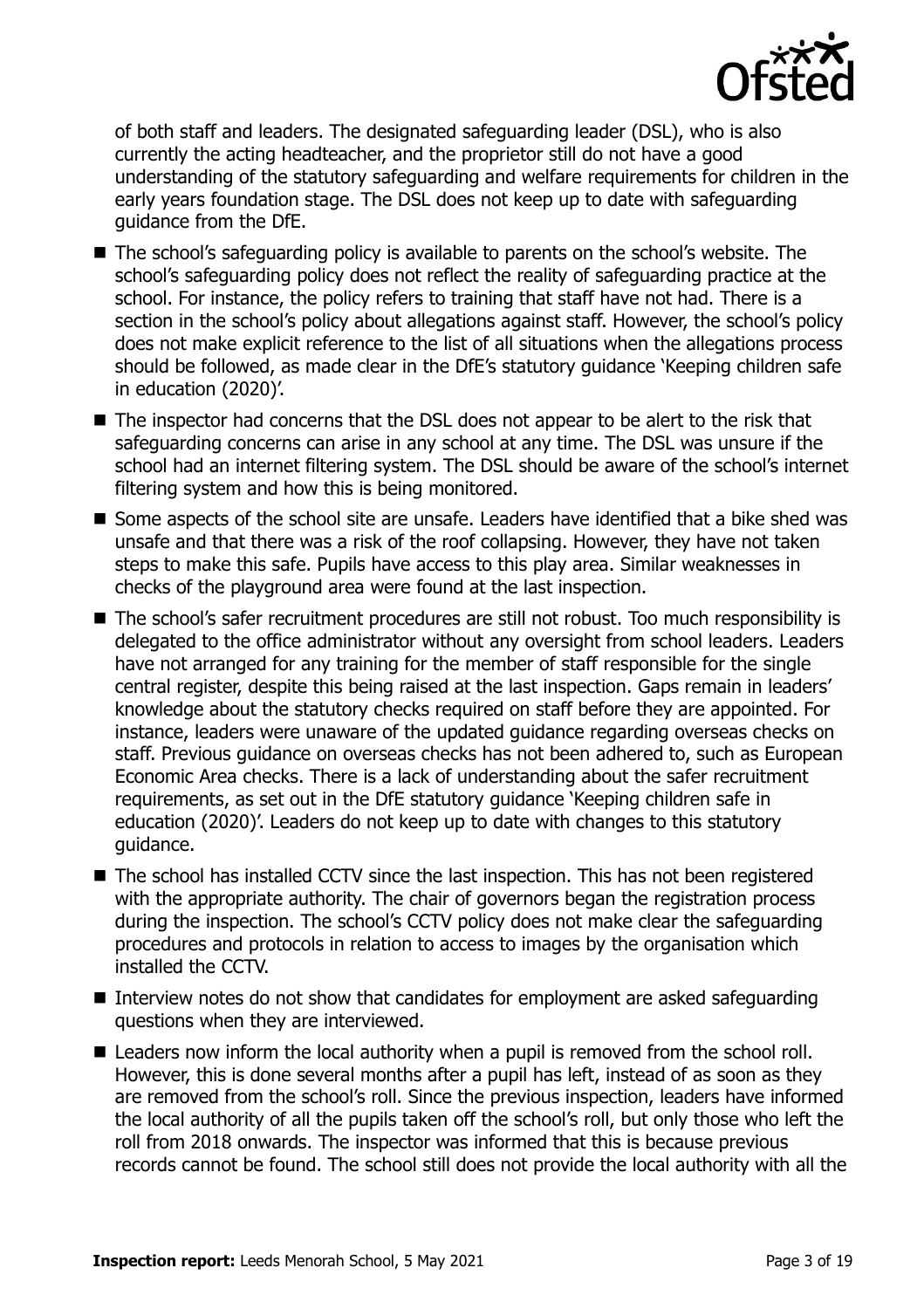

information required when they notify them that a pupil's name is being removed from the admissions register.

- There remains a weak culture of safeguarding at the school. Leaders have not tackled the issues identified at the standard inspection in January 2019 and the progress monitoring inspection in February 2020, with a sense of urgency. Leaders do not ensure that they keep up to date with statutory DfE guidance. There remain several safeguarding failings.
- These standards remain un-met.

### Paragraph 12

- During the inspection, the inspector found that some of the fire exit doors are rotting. One of the fire exit routes contains slabs that make the ground unsafe for walking on. Carpet tiles were found leaning against one of the fire doors. This is a trip hazard and potential blockage. In the early years area, one of the fire exits was obstructed by toys. Leaders and staff are not being vigilant enough and are not taking the necessary action to maintain a safe environment.
- This standard was met at the previous standard inspection in January 2019 and is now not met.

### Paragraph 15

- At the previous progress monitoring inspection, the inspector found that the school's admissions register did not meet requirements.
- The school's admissions register still does not meet requirements. The addresses of pupils' previous schools are not consistently recorded. The school has not informed the local authority within five days of pupils' start date. There are other weaknesses, such as leaders not informing the local authority that a pupil has left the school to be home educated until several months after their leaving date.
- This standard was not met at the previous inspection and remains un-met.

### Paragraph 16, 16(a), 16(b)

- $\blacksquare$  At the previous progress monitoring inspection, staff did not have the skills to undertake suitable risk assessments and leaders had not provided training. This is still the case. Responsibility for the oversight of risk assessment is in the process of being transferred from the office administrator to the chair of governors.
- The school's risk assessment policy does not take account of some of the key risks to pupils. For example, the risk assessment policy does not consider the possible risks due to the shared site with the synagogue. Risk assessments remain too generic. Despite leaders acknowledging that the bike shed in the school playground area is unsafe and that there is a risk of the roof collapsing, they have not taken immediate action to rectify this. Windows in the early years area are rotten. There is a risk that the window frames will fall out. The chair of governors stated that the school has just received quotes from some companies to fix the unsafe windows.
- Medication is now stored in a locked filing cabinet. However, there is also an area to store medication in a fridge. The fridge is situated in an area that is not secure and so there is a risk that pupils could access it. Leaders did not recognise this as a risk.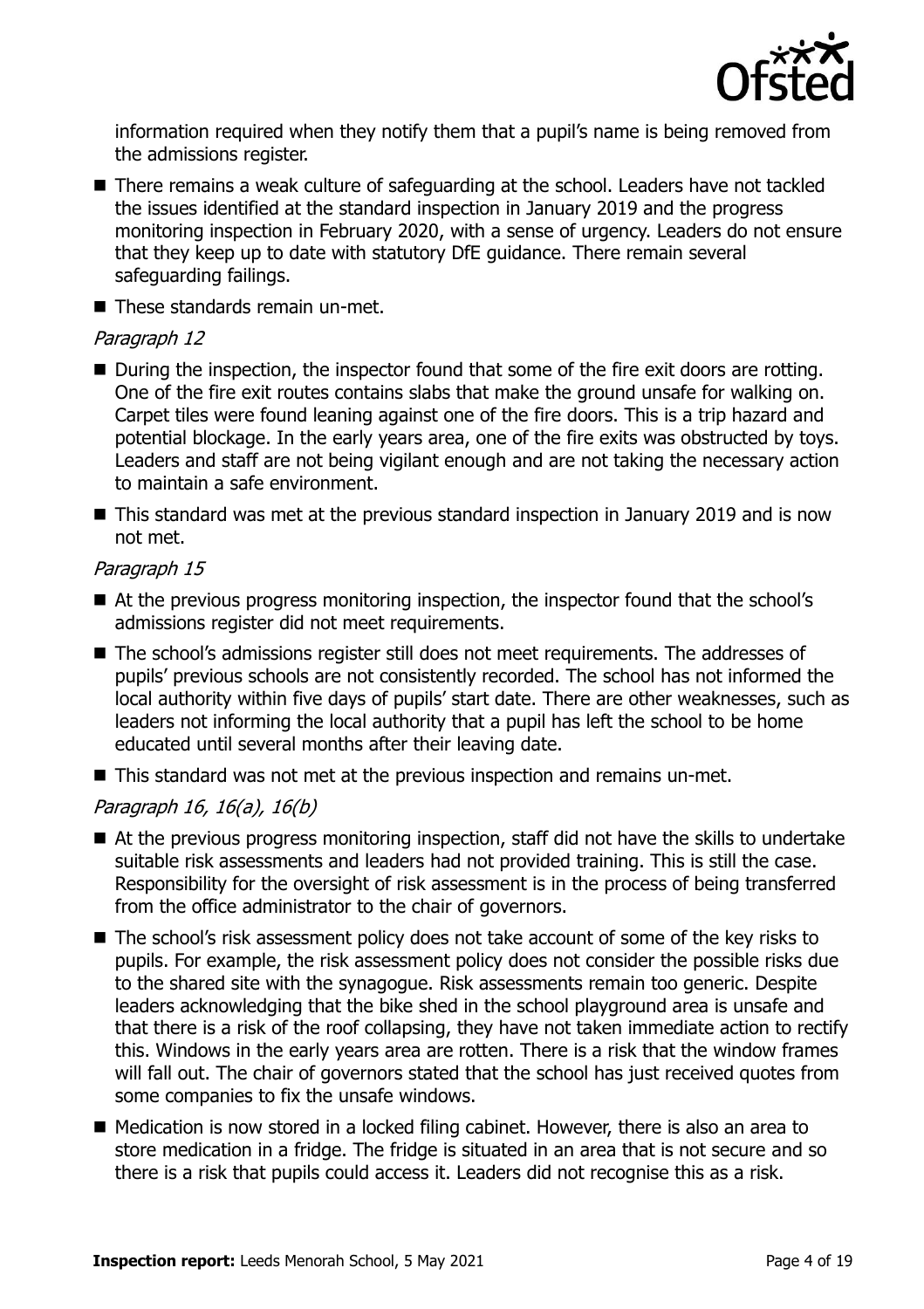

■ These standards were not met at the previous inspection and remain un-met.

Part 4. Suitability of staff, supply staff, and proprietors

Paragraphs 18(2), 18(2)(a), 18(2)(b), 18(2)(c)(iv), 18(2)(d), 18(2)(e), 18(3), 20(6)(a)(i), 20(6)(b), 20(6)(b)(i), 20(6)(b)(iii), 21(1), 21(3)(a)(ii), 21(3)(a)(iii), 21(3)(a)(v), 21(3)(a)(vi), 21(3)(a)(viii), 21(6)

- At the previous progress monitoring inspection, leaders had not ensured that the required checks were carried out on staff before they were appointed. There are a number of failings which remain.
- During the inspection, the inspector found that leaders had not carried out a statutory check on two members of staff to ensure that they have not been barred under section 128 of the Education and Skills Act 2008. This was done during the inspection when it was pointed out to leaders.
- Leaders are unclear about overseas checks on staff who have lived or worked abroad. They did not know about the updated guidance in 'Keeping children safe in education (2020)' regarding safeguarding checks for teachers from overseas. Where an overseas check had been completed for a member of staff, leaders did not have the document translated into English. Consequently, they could not be sure that the member of staff was safe to work with pupils.
- Leaders are not aware that disclosure and barring service (DBS) checks should be redone when a member of staff has a break in service for a specified amount of time. Therefore, an enhanced DBS check had not been redone for a member of staff who had left the school and was then reappointed. Leaders did not know that DBS certificates cannot be accepted for newly appointed staff unless the criteria specified in 'Keeping children safe in education (2020)' paragraph 156 is met. As a result, DBS checks have been accepted from staff and governors which, in some cases, were carried out many years before their appointment at the school.
- At the previous progress monitoring inspection, the school had received no assurance from the company supplying the school's security guard that all the necessary checks had been carried out. The school did resolve this after the inspection. However, the information supplied by the security company did not make it clear whether a barred list check had been carried out. Leaders obtained this information during the inspection.

■ These standards remain un-met.

Paragraph 18(2)(c)(i), 18(2)(c)(ii), 18(2)(c)(iii)

- Leaders have carried out some of the statutory checks on staff that were identified as weaknesses at the previous inspection. For instance, recently appointed staff were required to complete a medical fitness form. Checks to ensure that staff are not prohibited from teaching have been completed.
- These standards are now met.

### Part 5. Premises of and accommodation at schools

Paragraph 24(1), 24(1)(a), 24(1)(b)

■ At the last progress monitoring inspection, the inspector found that the school did not have a medical room that meets the requirements of the independent school standards.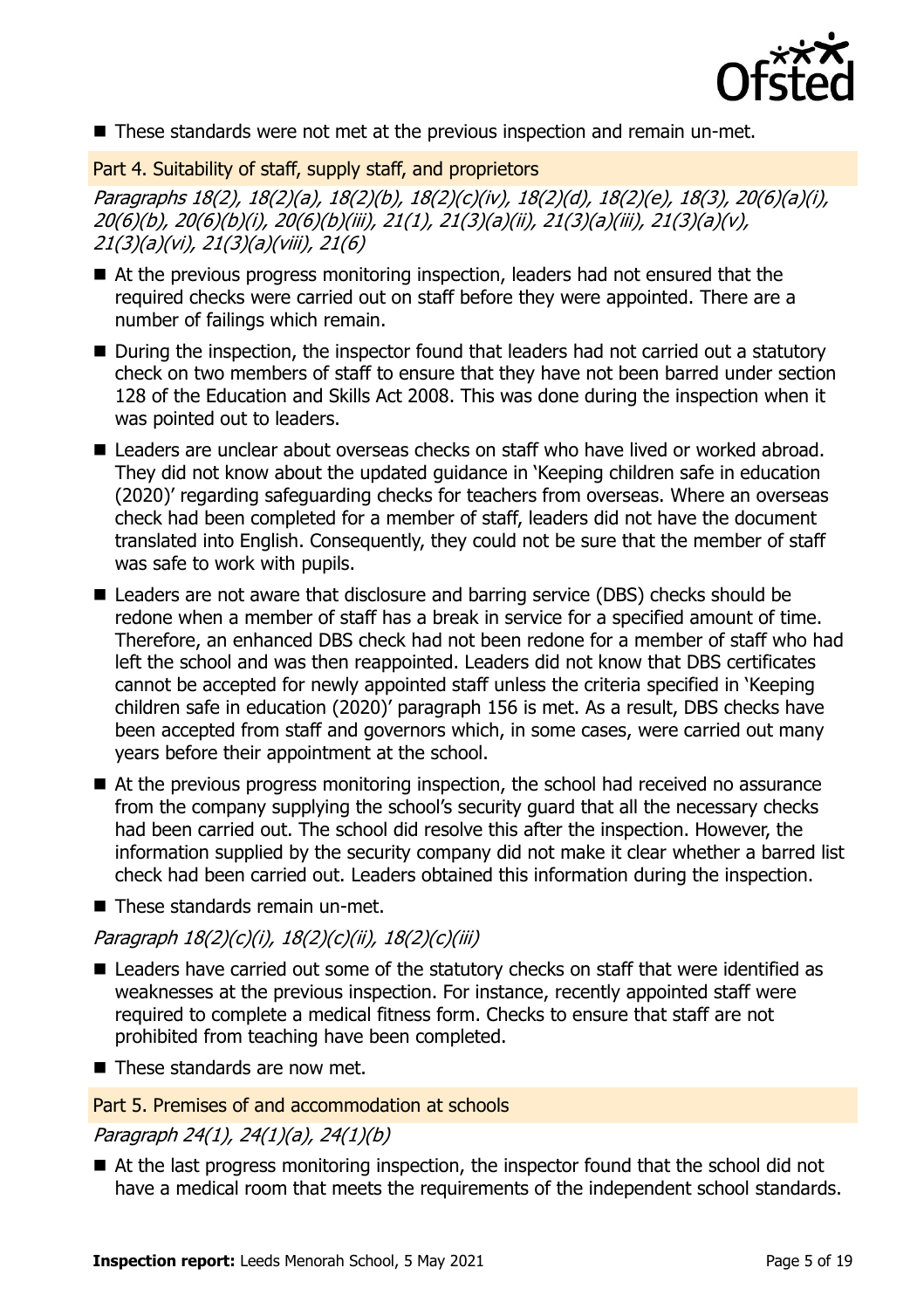

This remains the case. Leaders have still not rectified the failings identified at the pervious inspection. There is a bed, portable sink and a screen in the school hall. This had simply been moved to a different position in the hall since the previous inspection. Although the hall is no longer used for teaching, it is used for assemblies and by pupils during lunchtimes. The screen can be easily removed and does not provide sufficient privacy for a pupil.

■ These standards were not met at the previous inspection and remain un-met.

### Paragraph 24(2)

- At the previous progress monitoring inspection, the hall where the medical area is situated was also used for teaching. This is no longer the case.
- This standard was not met at the previous inspection and is now met.

### Paragraph 25

- Leaders have not made sure that the school premises and accommodation are maintained to a standard that ensures the health, safety and welfare of pupils. The school's bike shed is unsafe. The windows in the early years areas are rotten. Some of the fire exit doors are rotting. At the last inspection, the inspector pointed out a roof tile missing in one of the classrooms. Leaders said that a replacement tile had been purchased and this would be fixed. However, this has still not been addressed.
- This standard was met at the last standard inspection in January 2019 and is now not met.

### Part 6. Provision of information

Paragraph 32(1)(d), 32(3), 32(3)(a), 32(3)(b), 32(3)(c), 32(3)(d), 32(3)(c)(f), 32(3)(g)

- Since the last progress monitoring inspection, the school has developed a website.
- Some of the information required by the independent school standards has not been available to parents on the school's website. For instance, the curriculum policy and behaviour policy were not on the school's website. Leaders had not informed parents that the information specified in Part 6 of the independent school standards could be requested from the school. The chair of governors began to add the required information to the school's website during the inspection.
- These standards were met at the previous standard inspection in January 2019. These standards are now not met.

### Part 8. Quality of leadership in and management of schools

### Paragraph 34(1), 34(1)(a), 34(1)(b), 34(1)(c)

- At the previous progress monitoring inspection, the inspector found that leaders had not ensured that all of the independent school standards were met. Safeguarding was not effective. There remain a number of un-met standards. The arrangements for safeguarding remain a serious concern.
- Leaders do not have a good knowledge and understanding of the independent school standards so that they are consistently and continually met. The school is not a safe place for pupils due to poor safeguarding arrangements and some of the weaknesses found during the inspection, such as the unsafe bike shed.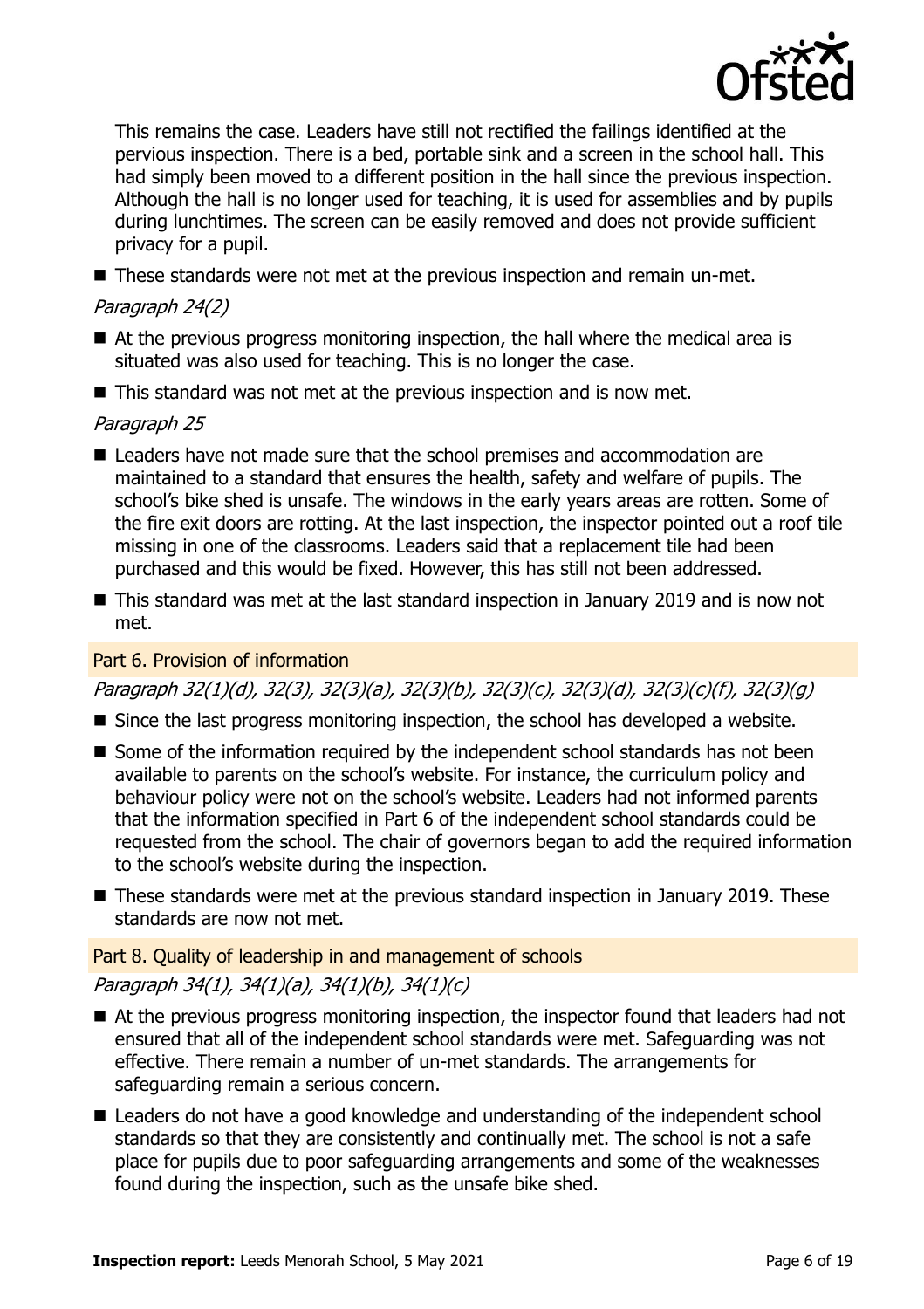

- Leaders delegate too much responsibility to the school administrator without any oversight from leaders. Leaders have not ensured that the school administrator, who is responsible for the single central register, has had training to carry out this role effectively. Leaders themselves are not clear about all the necessary checks that need to be carried out on staff.
- Leaders do not ensure that they keep up to date with statutory guidance. School policies are not living documents. For instance, the safeguarding policy does not reflect actual practice in the school. Action is not taken quickly enough when risks to pupils are identified, for example to address the rotten window frames in the early years area.
- The school submitted an action plan to the DfE. This action plan was deemed not to be acceptable. The DfE rejected the plan. Leaders have not updated their action plan since it was rejected.
- The recently formed governing body acknowledge that there is work to do. They have prioritised staff's safeguarding training and are working with an external consultant. Work with the consultant has been delayed by the pandemic. However, they have not considered how they will hold leaders to account given that the chair of governors is a teacher at the school and the acting headteacher is the governor with responsibility for the curriculum.
- These standards were not met at the previous inspection and remain un-met.

### Statutory requirements of the early years foundation stage

3.2, 3.6, 3.7

- At the previous progress monitoring inspection, the inspector found that arrangements for safeguarding were not effective. This remains the case.
- Staff do not have a good understanding of the early years welfare requirements, despite this being raised as a weakness at the previous progress monitoring inspection. Leaders still do not ensure that all safer recruitment procedures are followed, as outlined in 'Keeping children safe in education (2020)'.
- These aspects of the statutory requirements for the early years foundation stage were not met at the previous inspection and remain un-met.

3.34

- At the previous progress monitoring inspection, leaders had not ensured that at least one member of staff working in the early years in the morning held the relevant qualification.
- During this inspection, it was found that leaders had not checked staff's qualifications to ensure they meet the requirements set out in the DfE's guidance on staff ratios in the early years. Leaders started this process during the inspection.
- The inspector also found that although leaders had details of a member of staff's qualification, a copy of the original certificate was not in the member of staff's file.
- This aspect of the statutory requirements for the early years foundation stage remains un-met.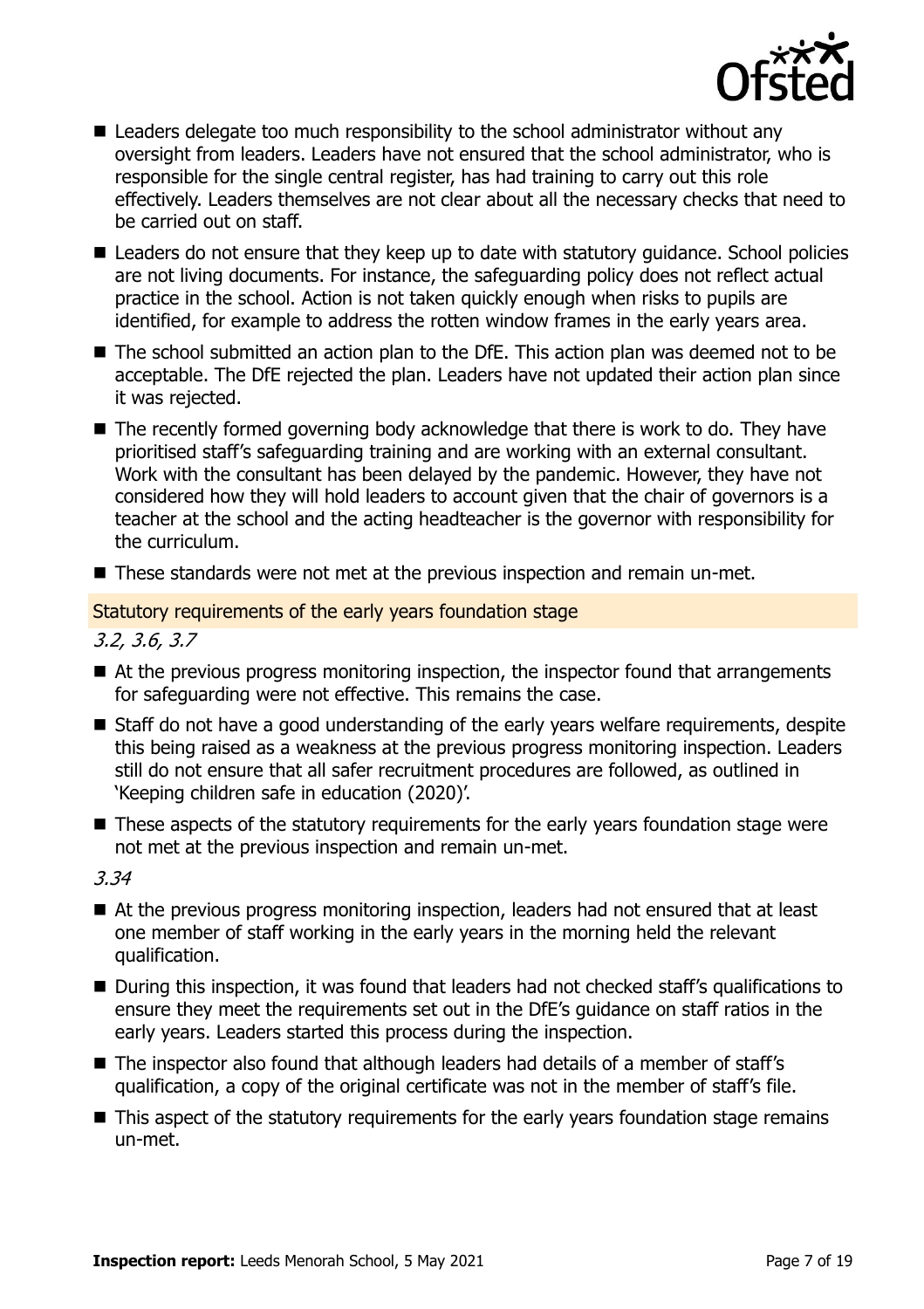

3.46

- At the previous progress monitoring inspection, leaders had not ensured that they had received written parental permissions for the administration of medication.
- Leaders were able to show that they now have a system in place for this.
- This aspect of the statutory requirements for the early years foundation stage is now met.

3.66

- At the previous progress monitoring inspection, leaders had not ensured that staff were adequately insured when children were being transported in staff vehicles.
- Leaders now receive proof of the necessary insurance from staff.
- This aspect of the statutory requirements of the early years foundation stage is now met.

3.73

- At the previous monitoring inspection, leaders had not provided details to parents about the procedures for the collection of children. At the previous inspection, documentation seen indicated that staff would release pupils to 'familiar' adults and would seek parental consent only if adults were not 'familiar' to staff. The information that leaders provide to parents does not make it clear that staff will only allow pupils to be collected by adults agreed by parents. However, the school does now have a procedure in place if a parent is late collecting their child.
- This aspect of the statutory requirements of the early years foundation stage remains un-met.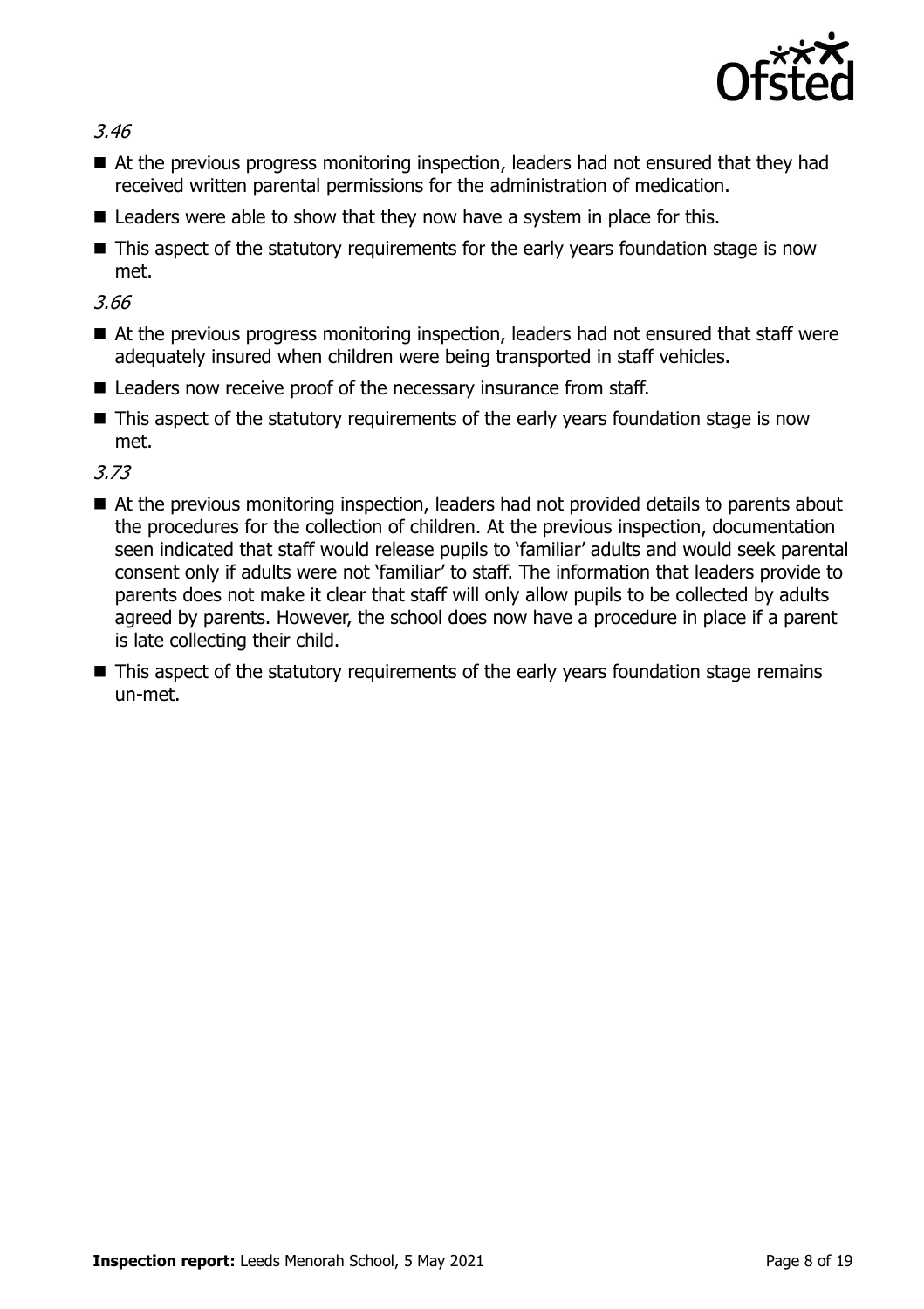

### **Compliance with regulatory requirements**

The school does not meet the requirements of the schedule to the Education (Independent School Standards) Regulations 2014 ('the independent school standards') and associated requirements that were checked during this inspection. This included the standards and requirements that the school was judged to not comply with at the previous inspection. Not all of the standards and associated requirements were checked during this inspection.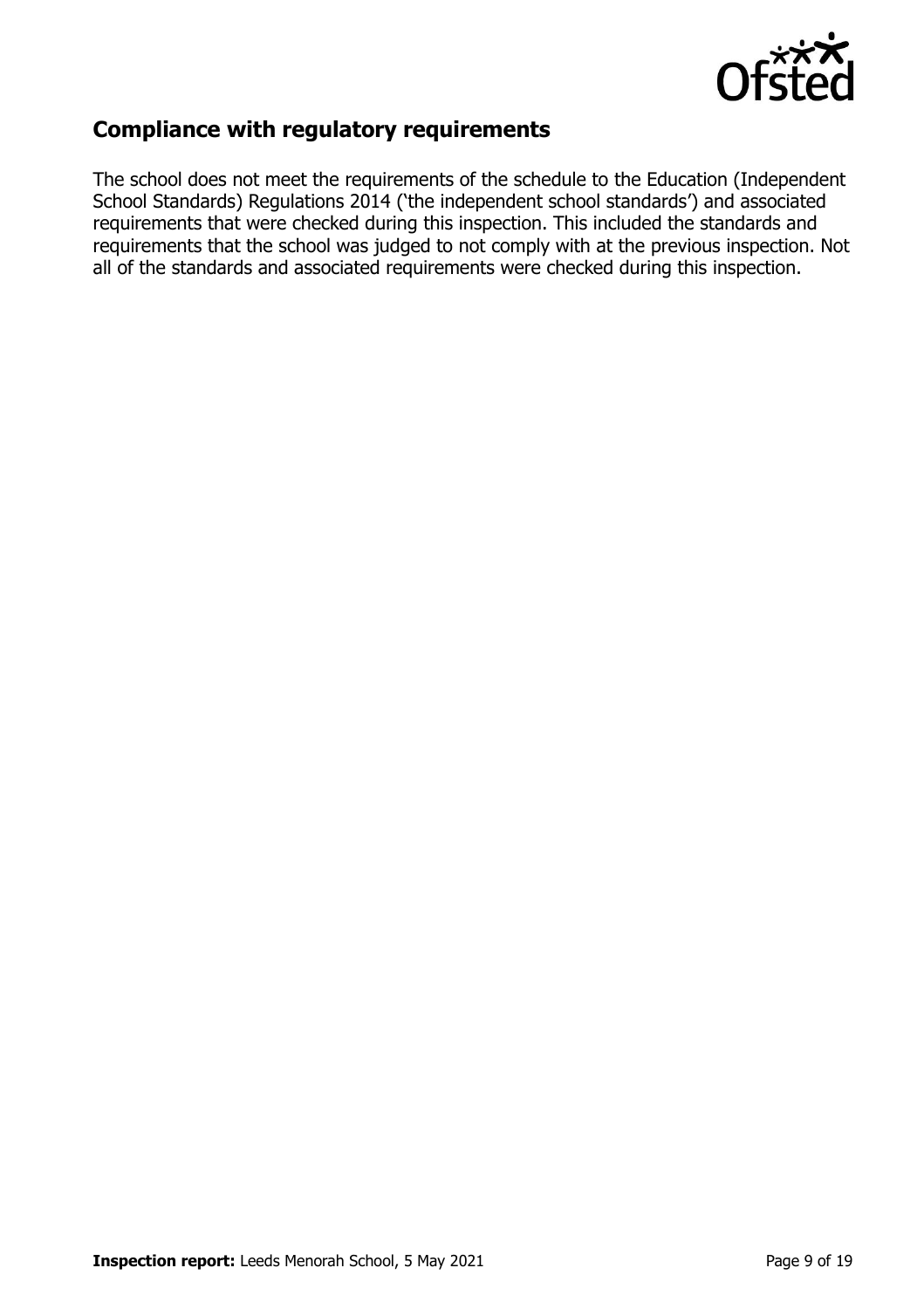

## **School details**

| Unique reference number  | 108110   |
|--------------------------|----------|
| DfE registration number  | 383/6099 |
| <b>Inspection number</b> | 10188119 |

This inspection was carried out under section 109(1) and (2) of the Education and Skills Act 2008, the purpose of which is to advise the Secretary of State for Education about the school's suitability for continued registration as an independent school.

| Type of school                       | Other independent school       |
|--------------------------------------|--------------------------------|
| <b>School status</b>                 | Independent school             |
| Age range of pupils                  | 3 to 11                        |
| Gender of pupils                     | Mixed                          |
| Number of pupils on the school roll  | 27                             |
| Number of part-time pupils           | 6                              |
| Proprietor                           | The Leeds Menorah School Trust |
| Chair                                | Mrs E Refson                   |
| <b>Headteacher</b>                   | Mrs E Refson                   |
| Annual fees (day pupils)             | £4,000 or donations            |
| Telephone number                     | 01132697709                    |
| <b>Website</b>                       | www.leedsmenorahschool.org     |
| <b>Email address</b>                 | office.leedsmenorah@gmail.com  |
| Date of previous standard inspection | 29 to 31 January 2019          |

### **Information about this school**

- The school has a Jewish ethos. The Kodesh curriculum is taught in the morning and pupils follow a secular curriculum in the afternoon.
- At the school's previous standard inspection in January 2019, the school was judged inadequate.
- At the school's previous progress monitoring inspection in February 2020, the school did not meet of all the independent school standards checked.
- The school submitted an action plan to the DfE in December 2020. The action plan was judged not to be acceptable and was rejected by the DfE. The school submitted an action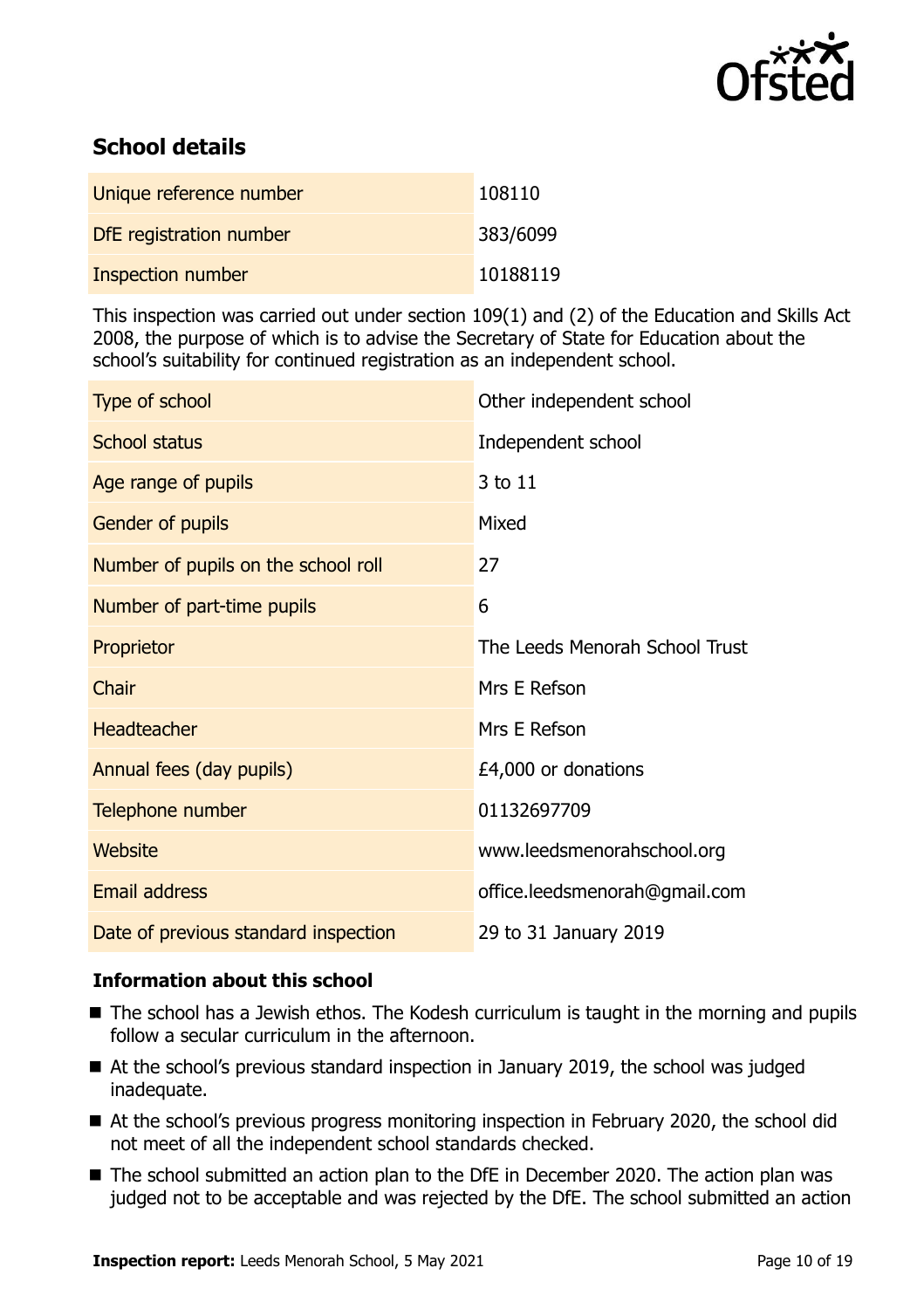

plan to the DfE after the last standard inspection. This was also judged not to be acceptable and rejected by the DfE.

- The school is situated within the grounds of a synagogue.
- Nursery pupils attend part time.
- Since the last progress monitoring inspection, leaders applied to the DfE for a reduction in the school's registered age range. The DfE granted this request in March 2021. The school was previously registered to educate pupils from the age of three to 16. It is now registered to educate pupils aged three to 11.
- At the last inspection, the school was registered as a secondary school. As a result, the independent school standards in relation to careers advice and guidance were inspected. The standards were not met. However, as the school is no longer registered to educate secondary-age pupils, these standards are no longer relevant and were therefore not inspected.
- The school does not use alternative education provision.
- The headteacher has been on compassionate leave since April 2020.
- The headteacher is also the proprietor. As well as the headteacher, there is also an acting headteacher who undertakes some of the duties of the headteacher. The acting headteacher was deputy headteacher at the previous inspection. The acting headteacher is also the DSL.
- The school established a governing body in November 2020. There are three staff governors and two parent governors. The chair of the governing body is also a teacher at the school.
- At the time of the inspection, the proprietor was not listed on the government's website, 'Get information about schools' (GIAS). The inspector contacted the DfE before the inspection and they confirmed that the proprietor is The Leeds Menorah School Trust and the chair is Mrs E Refson. The postcode of the school is incorrect on GIAS. The school needs to update this.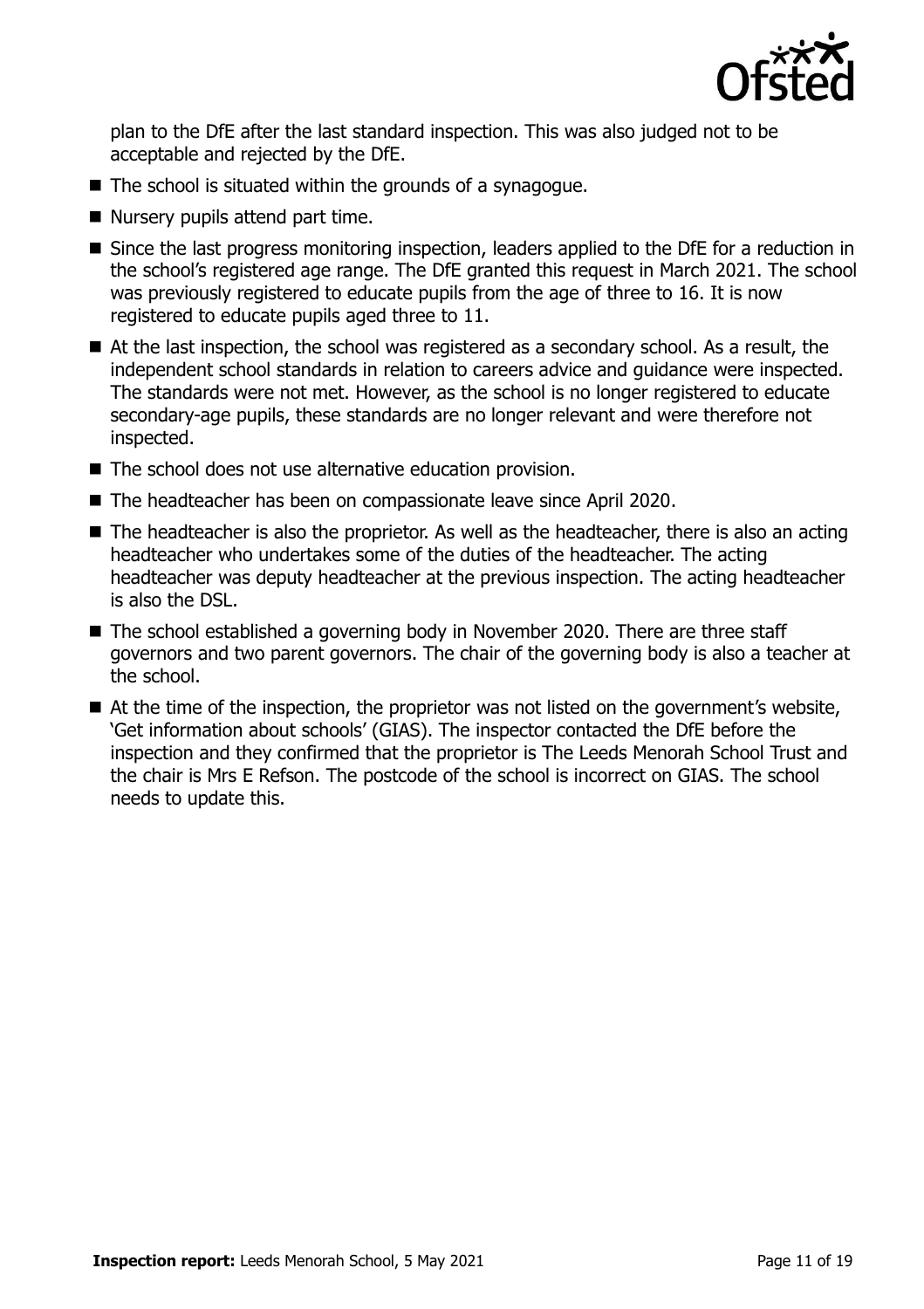

### **Information about this inspection**

- This inspection was carried out at the request of the registration authority for independent schools. The purpose of the inspection was to monitor the progress the school has made in meeting the independent school standards and other requirements that it was judged to not comply with at its previous inspection.
- The lead inspector notified the school 30 minutes before the inspection commenced.
- $\blacksquare$  The inspector met with the acting headteacher, the proprietor, who is also the headteacher, and a group of pupils and staff. The inspector also met with three governors, including the chair of the governing body. A discussion was held with a consultant who is currently supporting the school.
- The inspector toured the school site with the proprietor.
- The inspector visited lessons in all year groups. The inspector looked at some pupils' work during visits to lessons.
- The inspector checked the school's single central register, which records checks made on staff. The inspector also scrutinised a range of documentation relating to the independent school standards that were checked during this progress monitoring inspection.

### **Inspection team**

Michele Costello, lead inspector **Her Majesty's Inspector**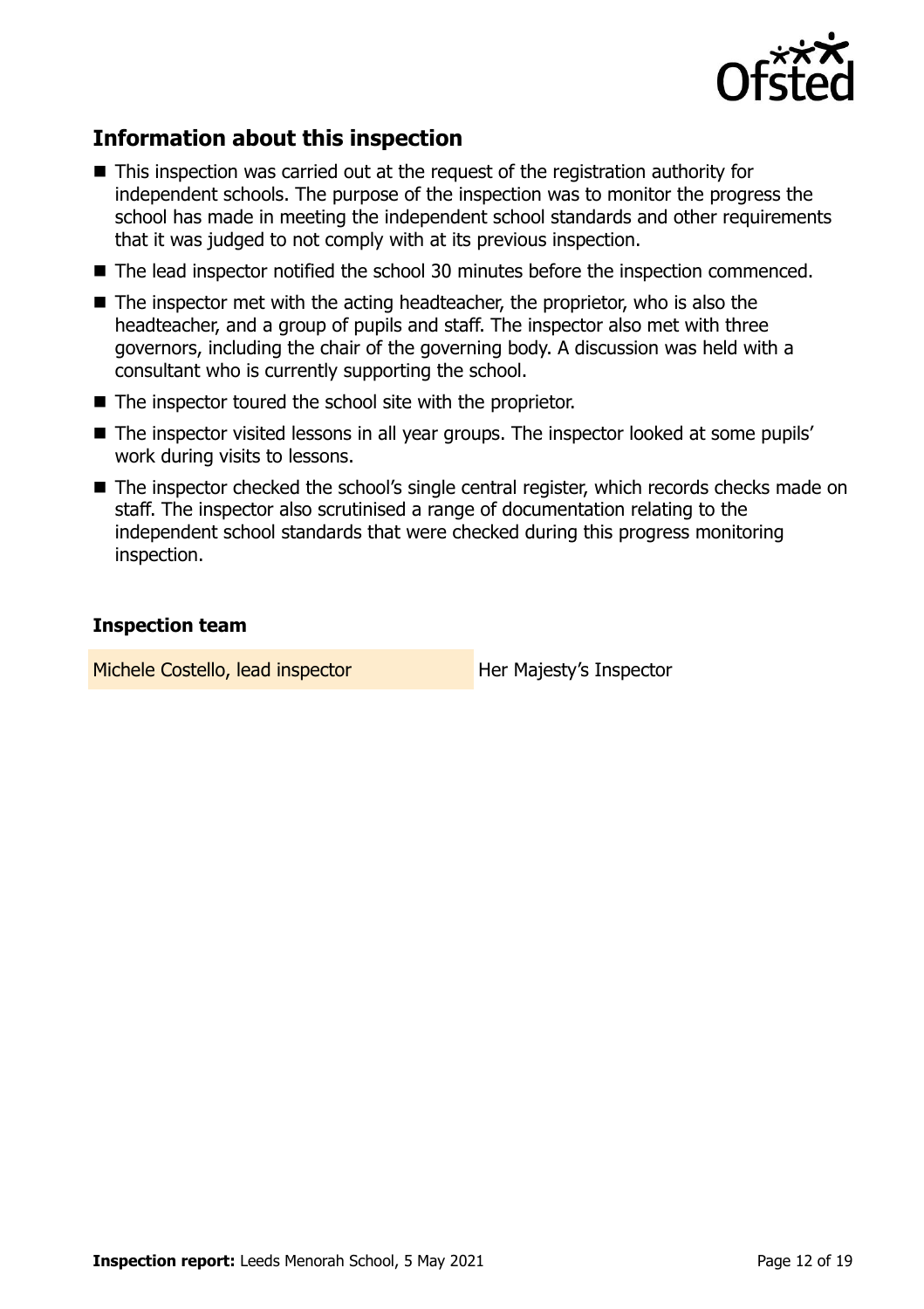

### **Annex. Compliance with regulatory requirements**

### **The school does not meet the following independent school standards**

Standards that were not met at the previous inspection and remain un-met at this inspection

### **Part 1. Quality of education provided**

- 2(2)(d) personal, social, health and economic education which-
- $-$  2(2)(d)(ii) encourages respect for other people, paying particular regard to the protected characteristics set out in the 2010 Act[9].
- $\blacksquare$  3 The standard in this paragraph is met if the proprietor ensures that the teaching at the school-
- 3(c) involves well planned lessons and effective teaching methods, activities and management of class time;
- 3(d) shows a good understanding of the aptitudes, needs and prior attainments of the pupils, and ensures that these are taken into account in the planning of lessons;
- 3(e) demonstrates good knowledge and understanding of the subject matter being taught.

### **Part 2. Spiritual, moral, social and cultural development of pupils**

- 5 The standard about the spiritual, moral, social and cultural development of pupils at the school is met if the proprietor-
- 5(b) ensures that principles are actively promoted which-
- 5(b)(vi) encourage respect for other people, paying particular regard to the protected characteristics set out in the 2010 Act.

### **Part 3. Welfare, health and safety of pupils**

- 7 The standard in this paragraph is met if the proprietor ensures that-
- 7(a) arrangements are made to safeguard and promote the welfare of pupils at the school; and
- 7(b) such arrangements have regard to any guidance issued by the Secretary of State.
- 15 The standard in this paragraph is met if the proprietor ensures that an admission and attendance register is maintained in accordance with the Education (Pupil Registration) (England) Regulations 2006[13].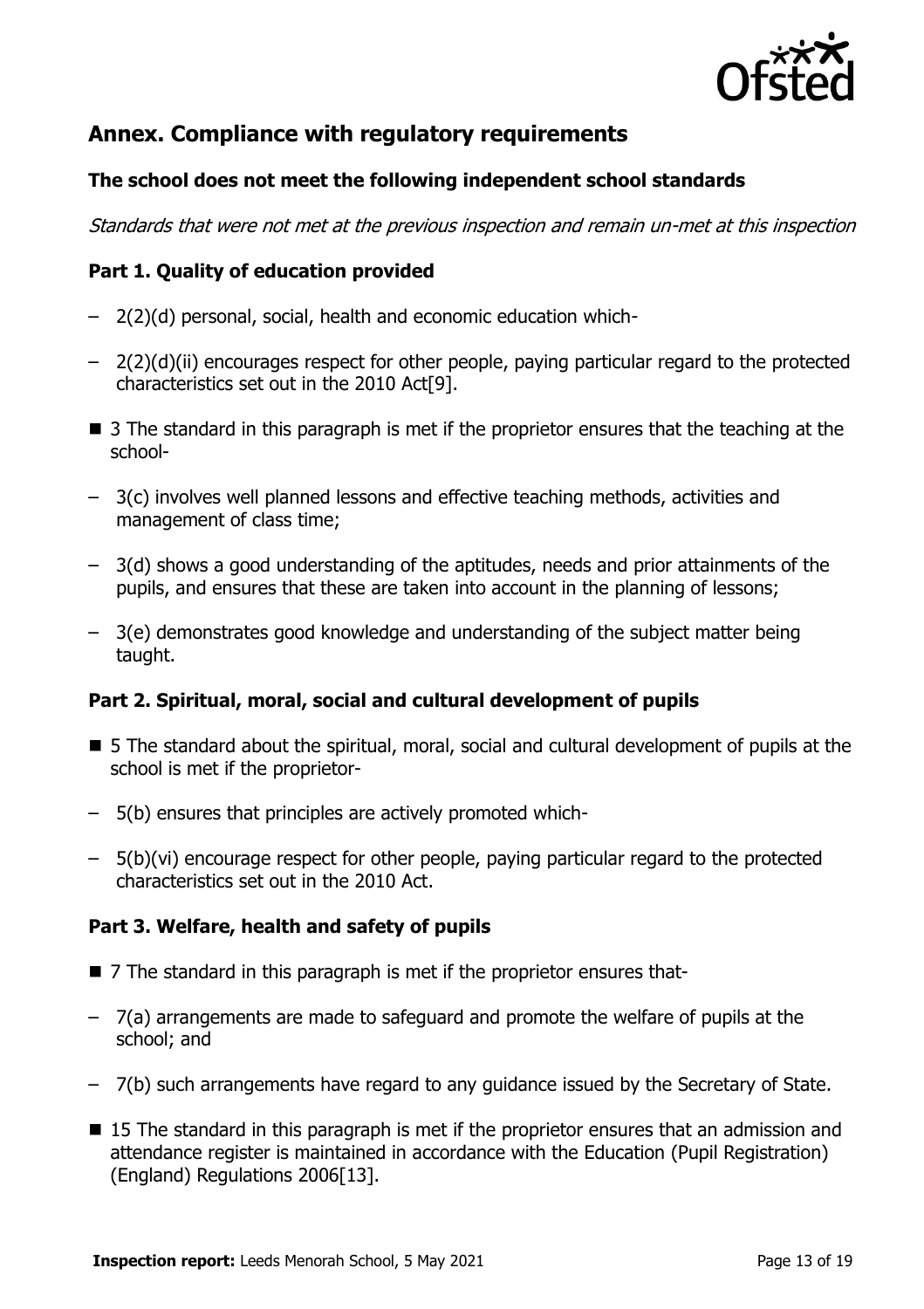

- $\blacksquare$  16 The standard in this paragraph is met if the proprietor ensures that-
- 16(a) the welfare of pupils at the school is safeguarded and promoted by the drawing up and effective implementation of a written risk assessment policy; and
- 16(b) appropriate action is taken to reduce risks that are identified.

### **Part 4. Suitability of staff, supply staff, and proprietors**

- $\blacksquare$  18(2) The standard in this paragraph is met if-
- 18(2)(a) no such person is barred from regulated activity relating to children in accordance with section 3(2) of the 2006 Act where that person is or will be engaging in activity which is regulated activity within the meaning of Part 1 of Schedule 4 to that Act;
- 18(2)(b) no such person carries out work, or intends to carry out work, at the school in contravention of a prohibition order, an interim prohibition order, or any direction made under section 128 of the 2008 Act or section 142 of the 2002 Act, or any disqualification, prohibition or restriction which takes effect as if contained in either such direction;
- $-18(2)(c)$  the proprietor carries out appropriate checks to confirm in respect of each such person-
- $-18(2)(c)(iv)$  where appropriate, the person's qualifications;
- $-18(2)(d)$  the proprietor ensures that, where relevant to any such person, an enhanced criminal record check is made in respect of that person and an enhanced criminal record certificate is obtained before or as soon as practicable after that person's appointment;
- 18(2)(e) in the case of any person for whom, by reason of that person living or having lived outside the United Kingdom, obtaining such a certificate is not sufficient to establish the person's suitability to work in a school, such further checks are made as the proprietor considers appropriate, having regard to any guidance issued by the Secretary of State.
- $\blacksquare$  18(3) The checks referred to in sub-paragraphs (2)(c) and (except where sub-paragraph (4) applies) (2)(e) must be completed before a person's appointment.
- 20(6) The standard in this paragraph is met in relation to an individual ("MB"), not being the Chair of the school, who is a member of a body of persons corporate or unincorporate named as the proprietor of the school in the register or in an application to enter the school in the register, if-
- $-20(6)(a)$  MB-
- 20(6)(a)(i) is not barred from regulated activity relating to children in accordance with section 3(2) of the 2006 Act where that individual is or will be engaging in activity which is regulated activity within the meaning of Part 1 of Schedule 4 of that Act; and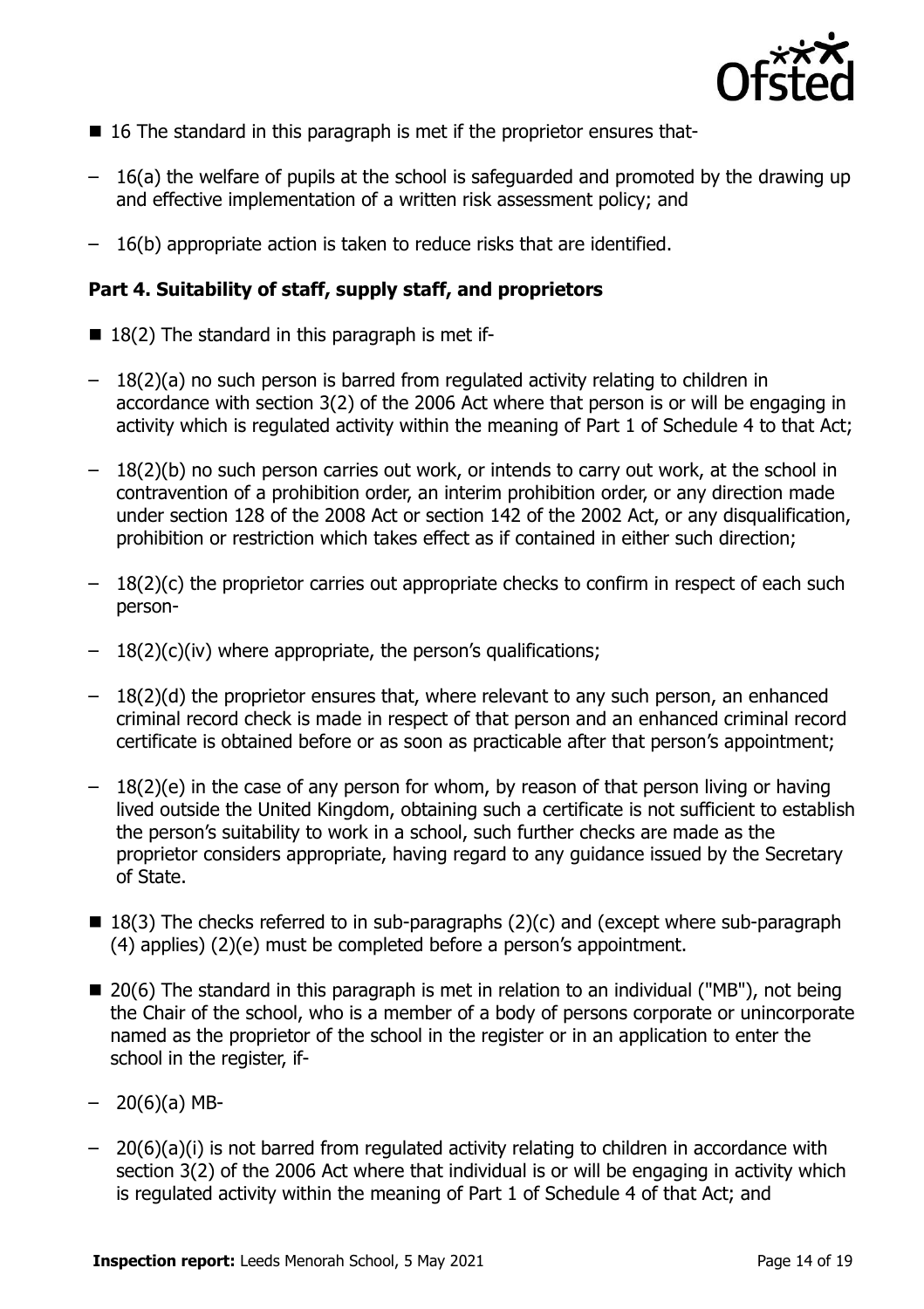

- 20(6)(b) subject to sub-paragraphs (7) to (8), the Chair of the school makes the following checks relating to MB-
- 20(6)(b)(i) where relevant to the individual, an enhanced criminal record check;
- 20(6)(b)(iii) where, by reason of MB's living or having lived outside the United Kingdom, obtaining an enhanced criminal record certificate is not sufficient to establish MB's suitability to work in a school, such further checks as the Chair of the school considers appropriate, having regard to any guidance issued by the Secretary of State.
- $\blacksquare$  21(1) The standard in this paragraph is met if the proprietor keeps a register which shows such of the information referred to in sub-paragraphs (3) to (7) as is applicable to the school in question.
- 21(3) The information referred to in this sub-paragraph is-
- 21(3)(a)(ii) a check was made to establish whether S is barred from regulated activity relating to children in accordance with section 3(2) of the 2006 Act;
- 21(3)(a)(iii) a check was made to establish whether S is subject to any direction made under section 128 of the 2008 Act or section 142 of the 2002 Act or any disqualification, prohibition or restriction which takes effect as if contained in such a direction;
- $-$  21(3)(a)(v) an enhanced criminal record certificate was obtained in respect of S;
- 21(3)(a)(vi) checks were made pursuant to paragraph 18(2)(d);
- $-$  21(3)(a)(viii) checks were made pursuant to paragraph  $18(2)(e)$ .
- $\blacksquare$  21(6) The information referred to in this sub-paragraph is, in relation each member ("MB") of a body of persons named as the proprietor appointed on or after 1st May 2007, whether the checks referred to in paragraph 20(6)(b) were made, the date they were made and the date on which the resulting certificate was obtained.

### **Part 5. Premises of and accommodation at schools**

- 24(1)(a) accommodation for the medical examination and treatment of pupils;
- $-$  24(1)(b) accommodation for the short term care of sick and injured pupils, which includes a washing facility and is near to a toilet facility.

### **Part 8. Quality of leadership in and management of schools**

 $\blacksquare$  34(1) The standard about the quality of leadership and management is met if the proprietor ensures that persons with leadership and management responsibilities at the school-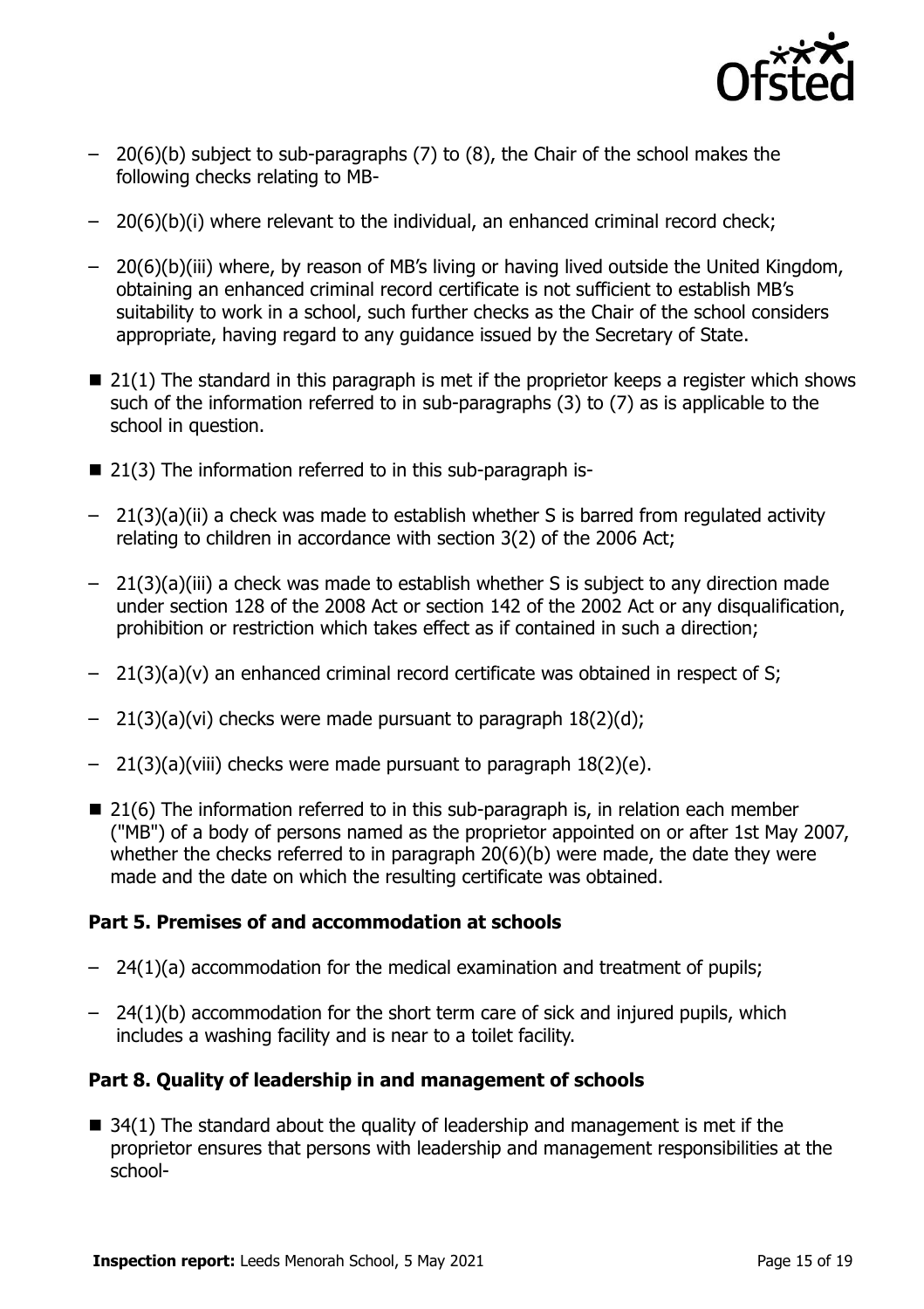

- 34(1)(a) demonstrate good skills and knowledge appropriate to their role so that the independent school standards are met consistently;
- 34(1)(b) fulfil their responsibilities effectively so that the independent school standards are met consistently; and
- $-$  34(1)(c) actively promote the well-being of pupils.

### **Statutory requirements of the early years foundation stage that were not met at the previous inspection and remain not met at this inspection**

- 3.2 Providers must take all necessary steps to keep children safe and well.
- 3.6 Providers must train all staff to understand their safeguarding policy and procedures and ensure that all staff have up to date knowledge of safeguarding issues. Training made available by the provider must enable staff to identify signs of possible abuse and neglect at the earliest opportunity, and to respond in a timely and appropriate way.
- 3.7 Providers must have regard to the government's statutory guidance 'Working Together to Safeguard Children' and to the 'Prevent duty guidance for England and Wales 2015'. All schools are required to have regard to the government's 'Keeping Children Safe in Education (2020)' statutory guidance, and other childcare providers may also find it helpful to refer to this guidance.
- 3.34 For children aged three and over at any time in registered early years provision when a person with Qualified Teacher Status, Early Years Professional Status, Early Years Teacher Status or another suitable level 6 qualification is not working directly with the children:
- there must be at least one member of staff for every eight children
- at least one member of staff must hold a full and relevant level 3 qualification
- at least half of all other staff must hold a full and relevant level 2 qualification.
- 3.73 Providers must make the following information available to parents and/or carers:
- details of the provider's policies and procedures must make copies available on request including the procedure to be followed in the event of a parent and/or carer failing to collect a child at the appointed time, or in the event of a child going missing at, or away from, the setting.

Standards that were met at the previous inspection, but are now judged to not be met at this inspection

### **Part 1. Quality of education provided**

■ 3 The standard in this paragraph is met if the proprietor ensures that the teaching at the school-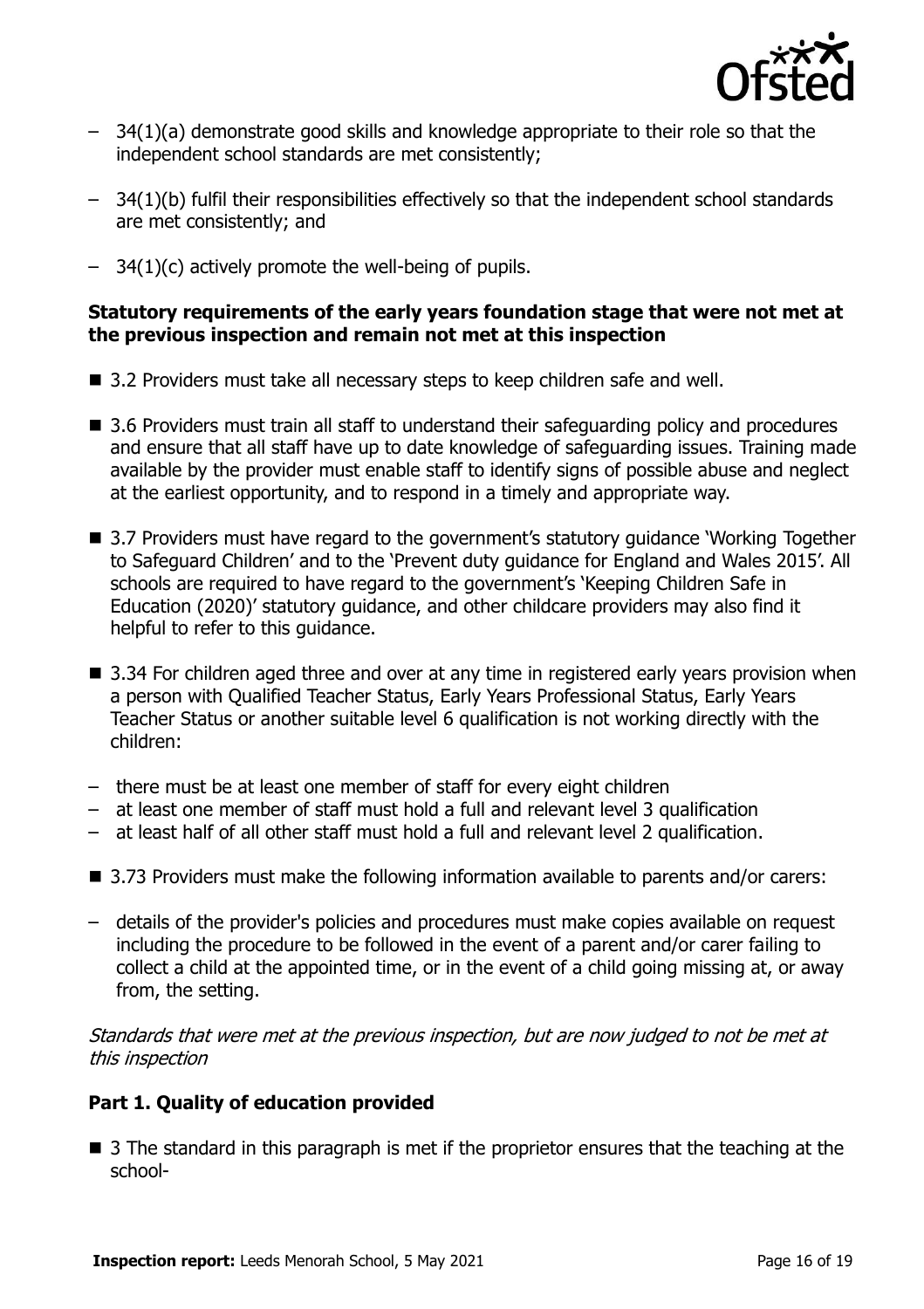

– 3(j) does not discriminate against pupils contrary to Part 6 of the 2010 Act.

### **Part 3. Welfare, health and safety of pupils**

■ 12 The standard in this paragraph is met if the proprietor ensures compliance with the Regulatory Reform (Fire Safety) Order 2005[12].

### **Part 5. Premises of and accommodation at schools**

■ 25 The standard in this paragraph is met if the proprietor ensures that the school premises and the accommodation and facilities provided therein are maintained to a standard such that, so far as is reasonably practicable, the health, safety and welfare of pupils are ensured.

### **Part 6. Provision of information**

- $\blacksquare$  32(1) The standard about the provision of information by the school is met if the proprietor ensures that-
- 32(1)(d) following an inspection under section 108 or 109 of the 2008 Act, a copy of the report of the inspection (if it has been sent to the proprietor) is published and maintained on the school's internet website, and provided to the parents of each registered pupil, by any date specified by the body who conducted the inspection.
- 32(3) The information specified in this sub-paragraph is-
- 32(3)(a) particulars of the school's policy on and arrangements for admissions, misbehaviour and exclusions;
- 32(3)(b) particulars of educational and welfare provision for pupils with EHC plans and pupils for whom English is an additional language;
- 32(3)(c) particulars of the policy referred to in paragraph 2;
- 32(3)(d) particulars of arrangements for meeting the standards contained in paragraphs 9, 10, 11 and 13;
- 32(3)(f) details of the complaints procedure referred to in paragraph 33, and the number of complaints registered under the formal procedure during the preceding school year; and
- 32(3)(g) a copy of the report of any inspection carried out under sections 108 or 109 of the 2008 Act or section 87(1) of the 1989 Act.

### **The school now meets the following requirements of the independent school standards**

### **Part 4. Suitability of staff, supply staff, and proprietors**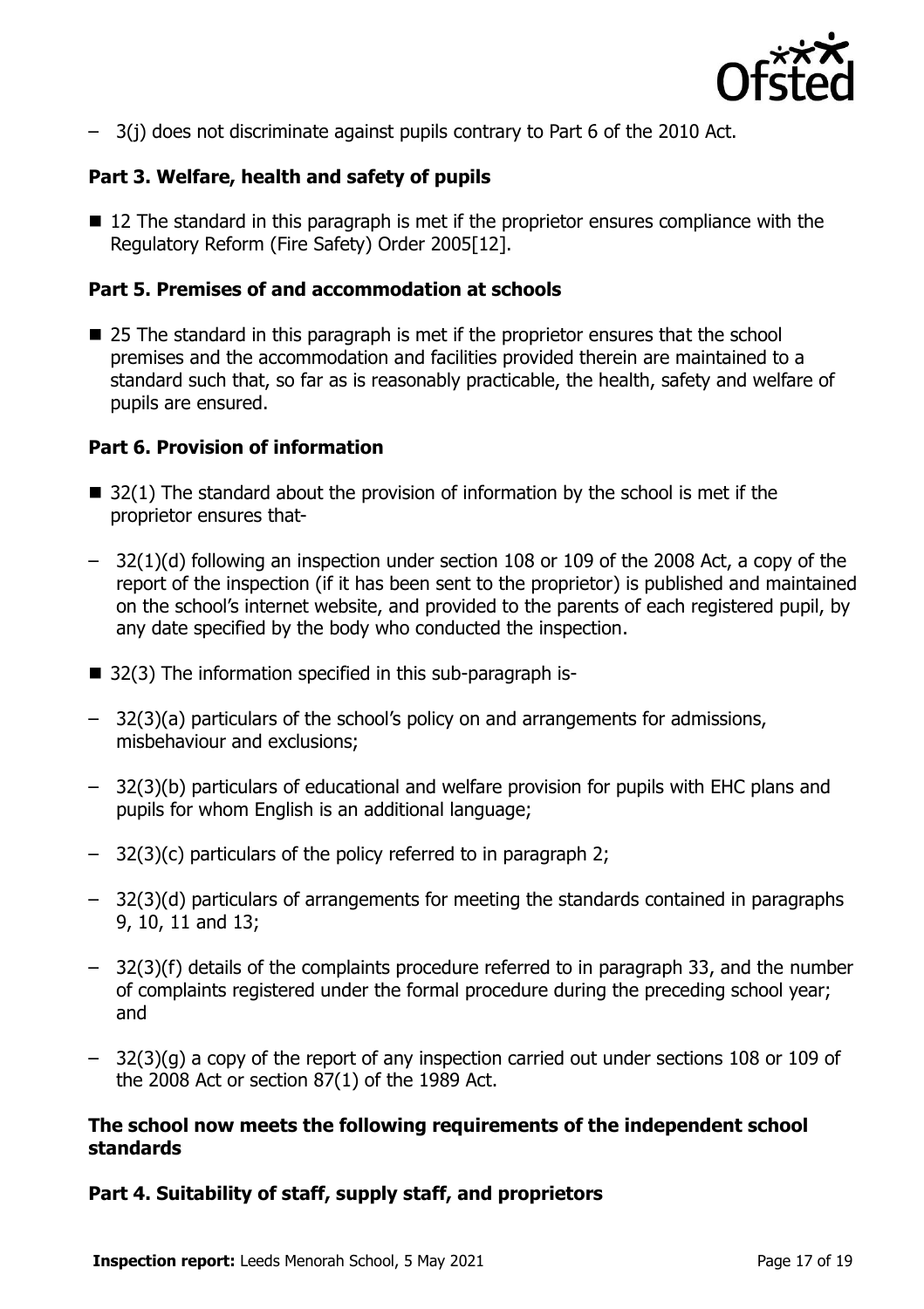

- $\blacksquare$  18(2) The standard in this paragraph is met if-
- $-18(2)(c)$  the proprietor carries out appropriate checks to confirm in respect of each such person-
- $-18(2)(c)(i)$  the person's identity;
- $-18(2)(c)(ii)$  the person's medical fitness;
- 18(2)(c)(iii) the person's right to work in the United Kingdom.

### **Part 5. Premises of and accommodation at schools**

 $\blacksquare$  24(2) The accommodation provided under sub-paragraphs (1)(a) and (b) may be used for other purposes (apart from teaching) provided it is always readily available to be used for the purposes set out in sub-paragraphs (1)(a) and (b).

### **Statutory requirements of the early years foundation stage that were not met at the previous inspection and are now met**

- 3.46 Medicine (both prescription and non-prescription) must only be administered to a child where written permission for that particular medicine has been obtained from the child's parent and/or carer. Providers must keep a written record each time a medicine is administered to a child and inform the child's parents and/or carers on the same day, or as soon as reasonably practicable.
- 3.66 Vehicles in which children are being transported, and the driver of those vehicles, must be adequately insured.